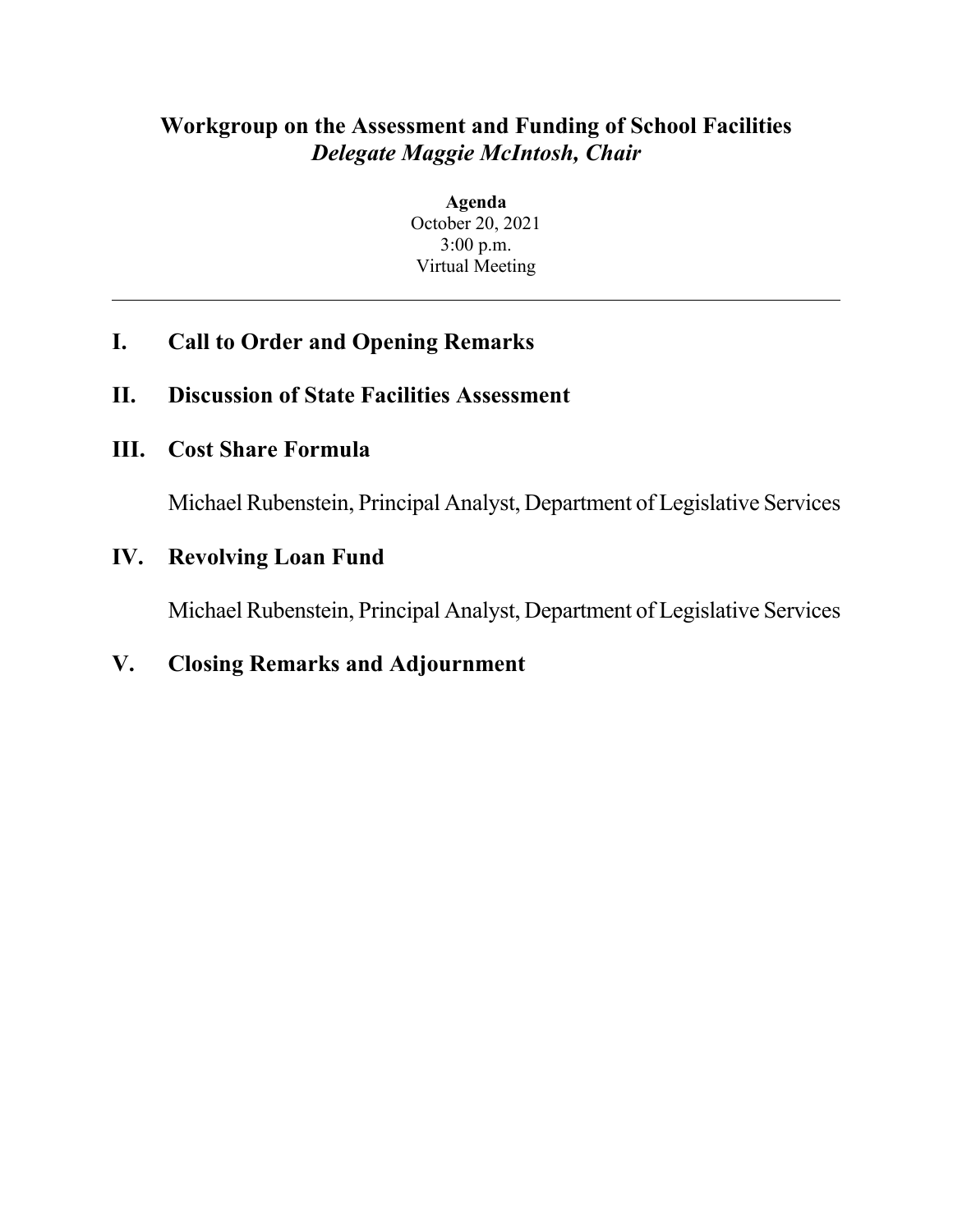### **School Construction Cost-Share Formula**

#### **Presentation to the Workgroup on the Assessment and Funding of School Facilities**



**October 20, 2021**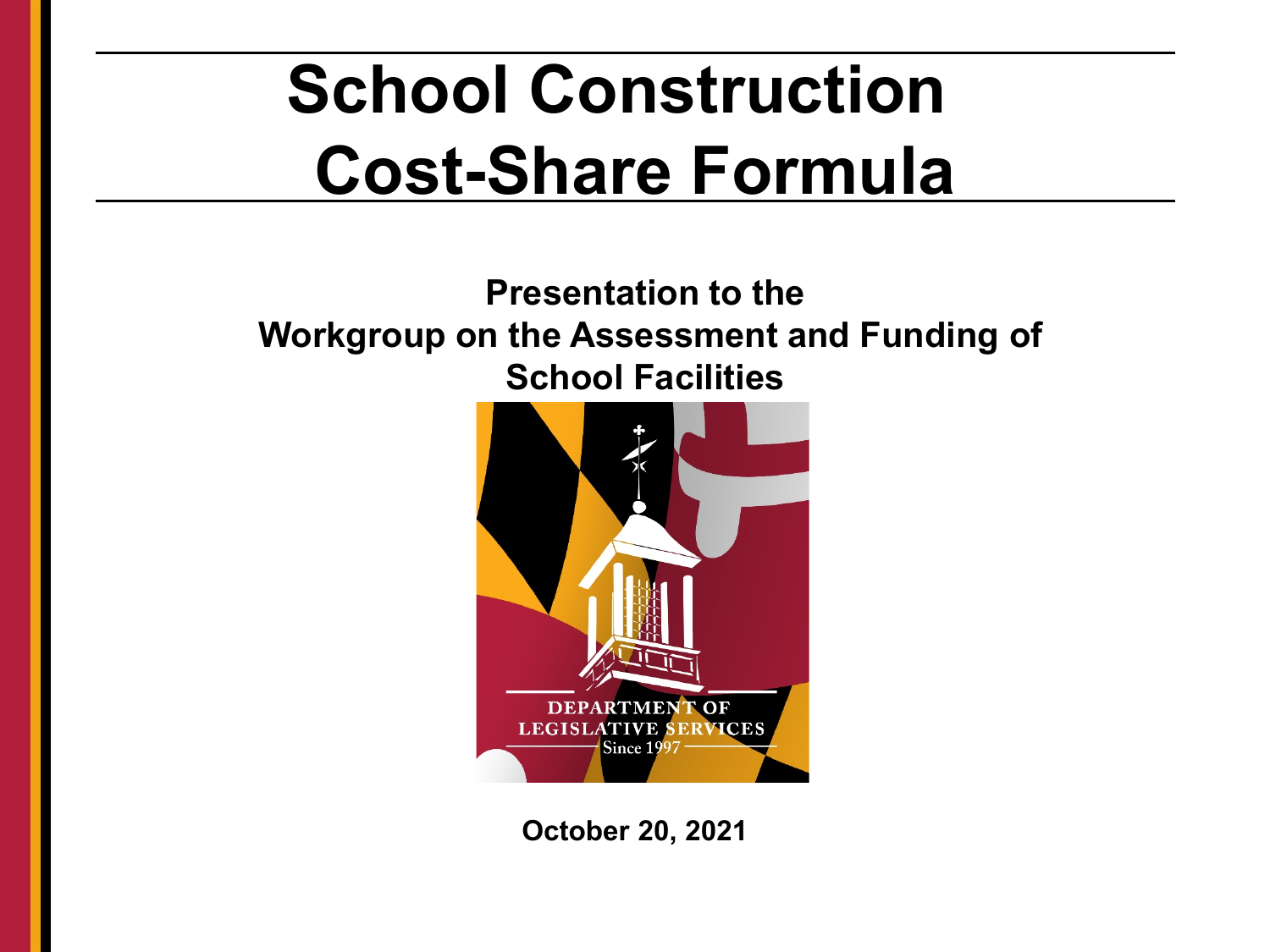

## **Workgroup Charge**

- Chapter 698 of 2021 requires the workgroup to consider and make recommendations related to the factors used in the cost-share formula
- The factors used in the formula have not been updated since fiscal 2006, when changes to education aid formulas enacted in 2002 based on recommendations of the Thornton Commission were incorporated into the formula, as well as other changes recommended by the Task Force on Public School Facilities (known as the Kopp Commission)
- With the changes to education aid formulas enacted in the Blueprint for Maryland's Future, the workgroup is charged with incorporating Blueprint changes into the cost-share formula and any other changes it recommends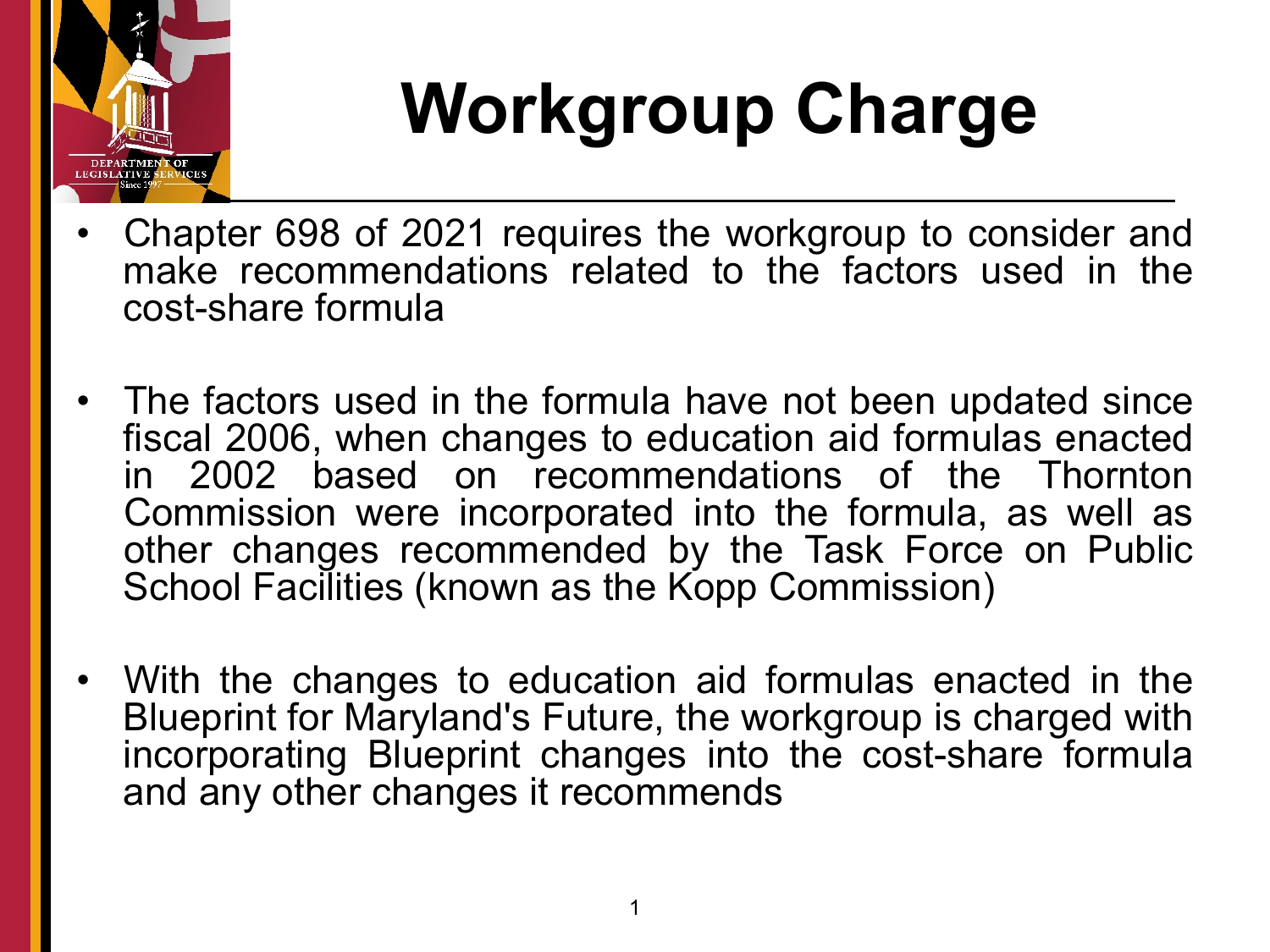

### **Overview of Cost-share Formula**

- The State pays at least 50%, and up to 100%, of *eligible* costs of school construction. The county governments (including Baltimore City) pay the local share of eligible costs and 100% of ineligible costs
- The State's share varies by local school system based on a formula that considers local wealth and other factors
	- Statute requires that the Interagency Commission on School Construction (IAC) establish a cost-share formula; the formula itself is promulgated in the Code of Maryland Regulations (COMAR)
- COMAR regulations require that the State and local cost shares be recalculated every two years per the formula
	- If the State share for a local school system decreases by more than 5 percentage points, the reduction must be phased in over two years
- Counties have been held harmless from reductions in the State share since fiscal 2019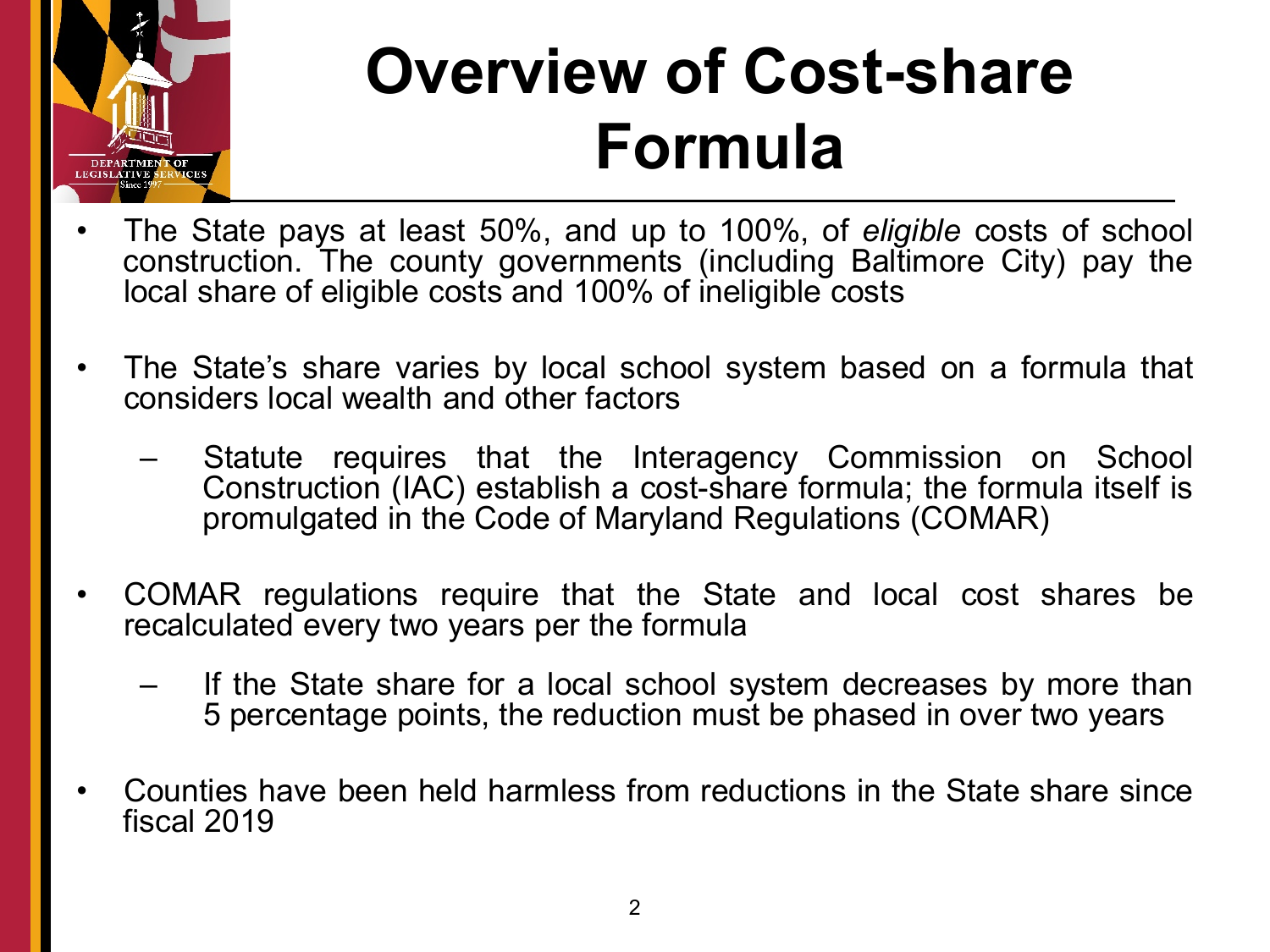

# **Eligible and Ineligible Costs**

- Eligible and ineligible costs are delineated in regulations
- Prior to the Built to Learn Act of 2020 (Chapter 20), eligible costs were generally restricted to construction costs ("bricks and mortar")
	- State participation limited to approved square footage; any excess square footage paid for only with local funds
	- State did not participate in planning, design, furniture, fixtures, and equipment (FF&E)
- Built to Learn authorized State participation in planning, design, and FF&E
	- Expected to include add-ons based on total construction costs of 10% for planning/design and 5% for FF&E, as applicable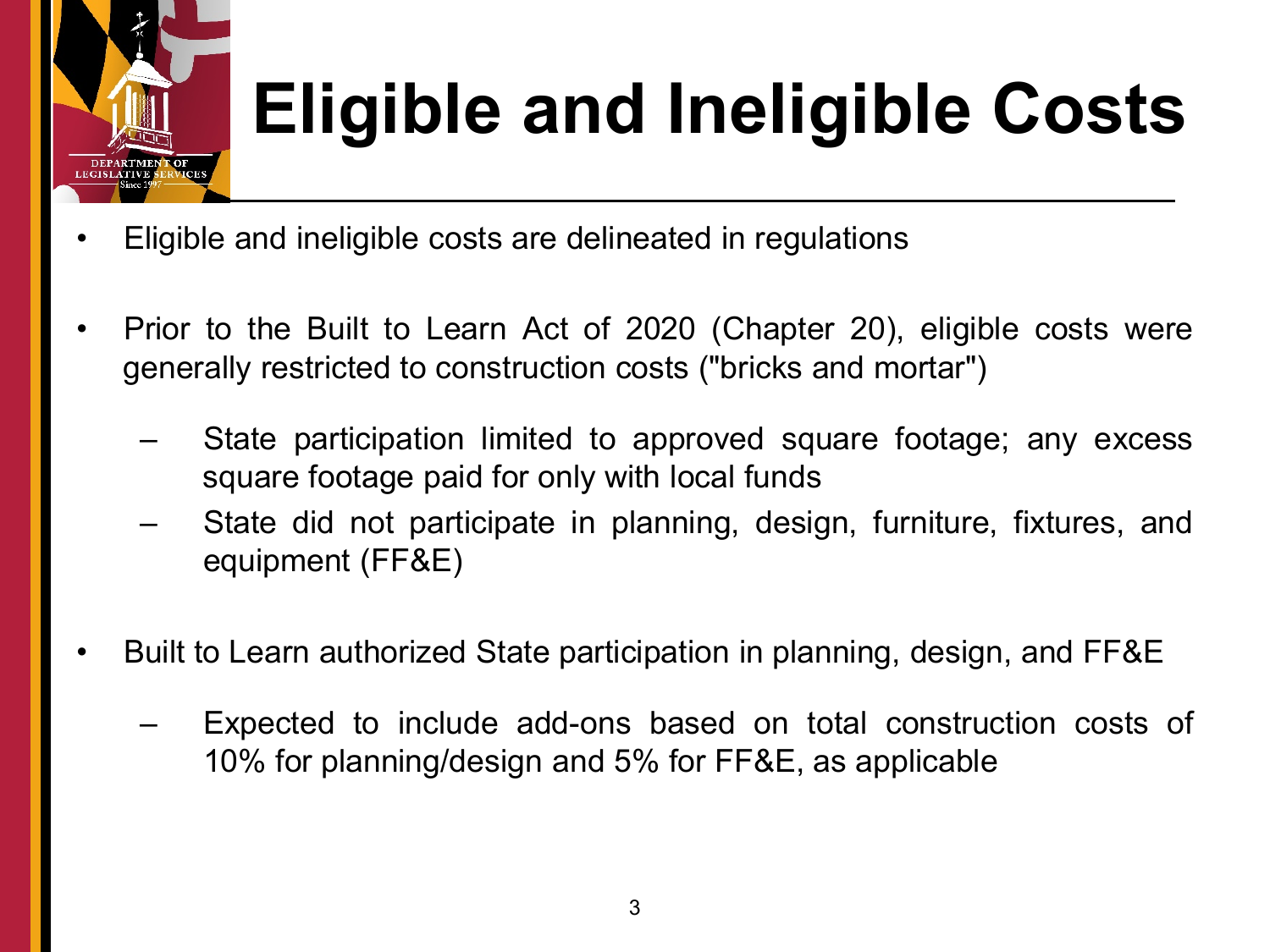

### **Adjustments and Special Circumstances**

- Local school systems have been held harmless from any reduction in their State shares since fiscal 2019
	- Fiscal 2019/2020: Held harmless by votes of IAC and Board of Public Works (9 school systems)
	- Fiscal 2021/2022: Held harmless by vote of IAC (4 school systems)
	- Fiscal 2023/2024: Held harmless by Chapter 698 of 2021 (5 school systems in **bold** on the next slide)
- Beginning in fiscal 2023, Garrett County's State share is adjusted in accordance with provisions the Built to Learn Act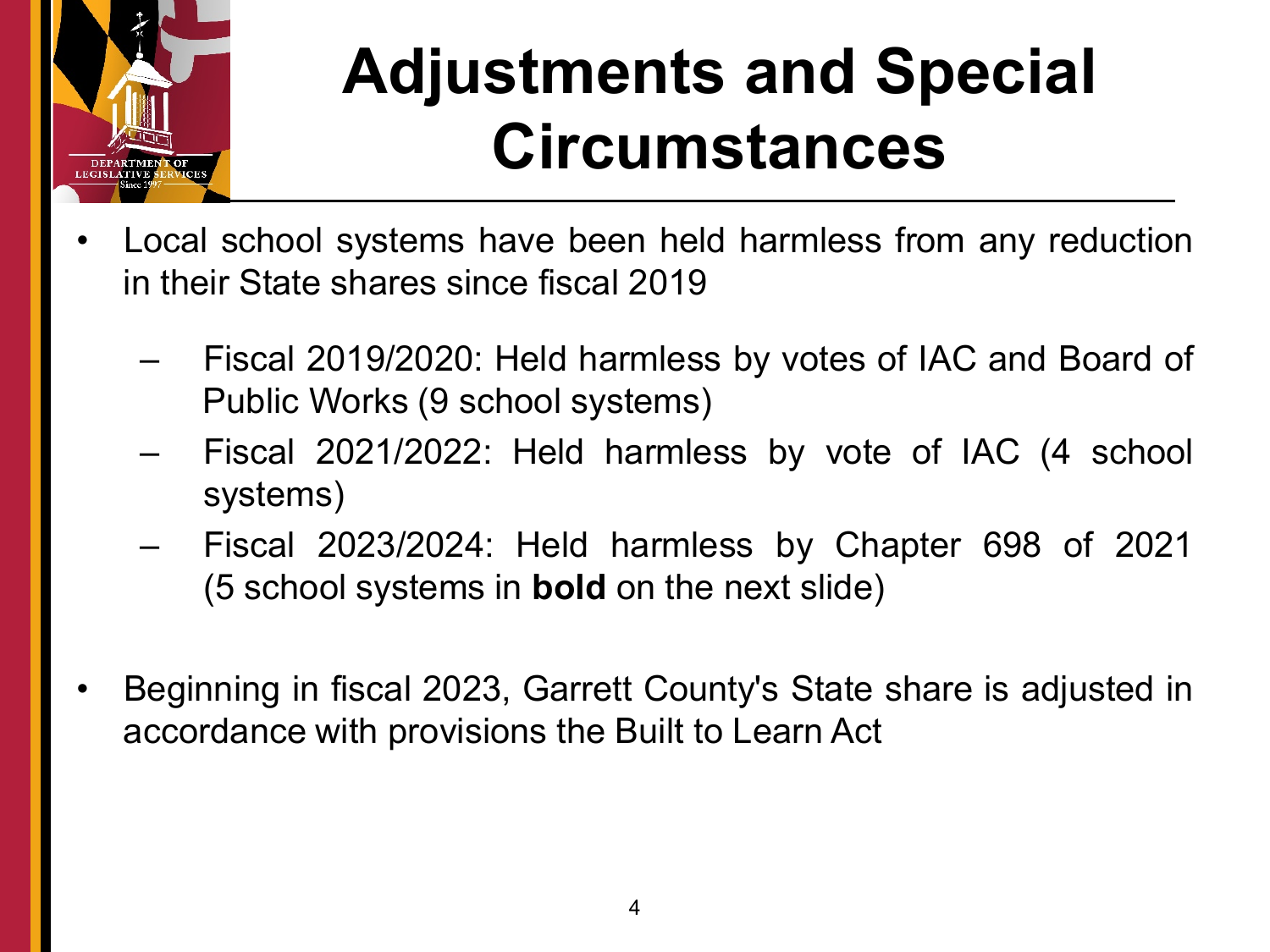

#### **Fiscal 2023/2024 State Shares**

| <b>County</b>         | FY 2023/2024<br><b>State Share</b> | <b>County</b>          | FY 2023/2024<br><b>State Share</b> |
|-----------------------|------------------------------------|------------------------|------------------------------------|
| Allegany              | 90%                                | <b>Harford</b>         | 63%                                |
| Anne Arundel          | 50%                                | Howard                 | 56%                                |
| <b>Baltimore City</b> | 96%                                | Kent                   | 50%                                |
| <b>Baltimore</b>      | 61%                                | Montgomery             | 50%                                |
| Calvert               | 56%                                | <b>Prince George's</b> | 73%                                |
| Caroline              | 88%                                | <b>Queen Anne's</b>    | 51%                                |
| <b>Carroll</b>        | 59%                                | St. Mary's             | 58%                                |
| <b>Cecil</b>          | 66%                                | Somerset               | 100%                               |
| <b>Charles</b>        | 65%                                | Talbot                 | 50%                                |
| Dorchester            | 93%                                | Washington             | 79%                                |
| Frederick             | 65%                                | Wicomico               | 100%                               |
| Garrett               | 90%*                               | Worcester              | 50%                                |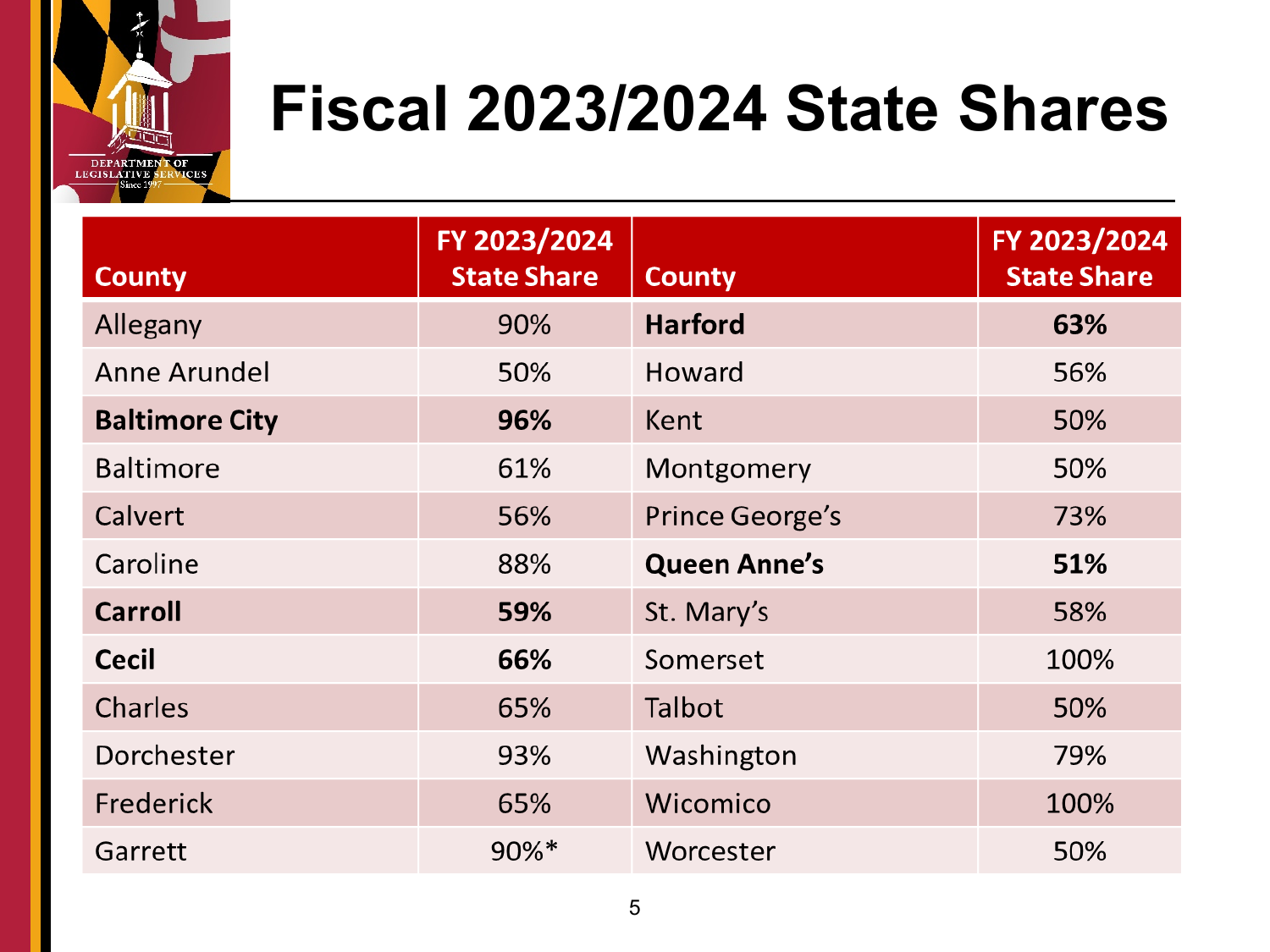

## **State Cost-share Formula**

- Sum of the following factors for each school system
	- Percentage State share of Foundation program
	- Guaranteed Tax Base (GTB) program amount as percentage of Foundation program (local school funding effort)
	- $1/5<sup>th</sup>$  of the amount by which free and reduced-price meal (FRPM) percentage exceeds State average
	- Percentage points by which 5-year enrollment growth exceeds State average growth for the same period
	- 5 percentage points for Tier 1 "One Maryland" counties that meet specified unemployment rate thresholds
	- 5 percentage points for Tier 1 counties that meet specified median household income thresholds and
	- Percentage points by which outstanding school construction debt plus PAYGO exceeds 1 percent of county wealth (local construction effort)
- If the total for any school system is less than 50%, the State cost share is adjusted upwards to meet the minimum 50% State share threshold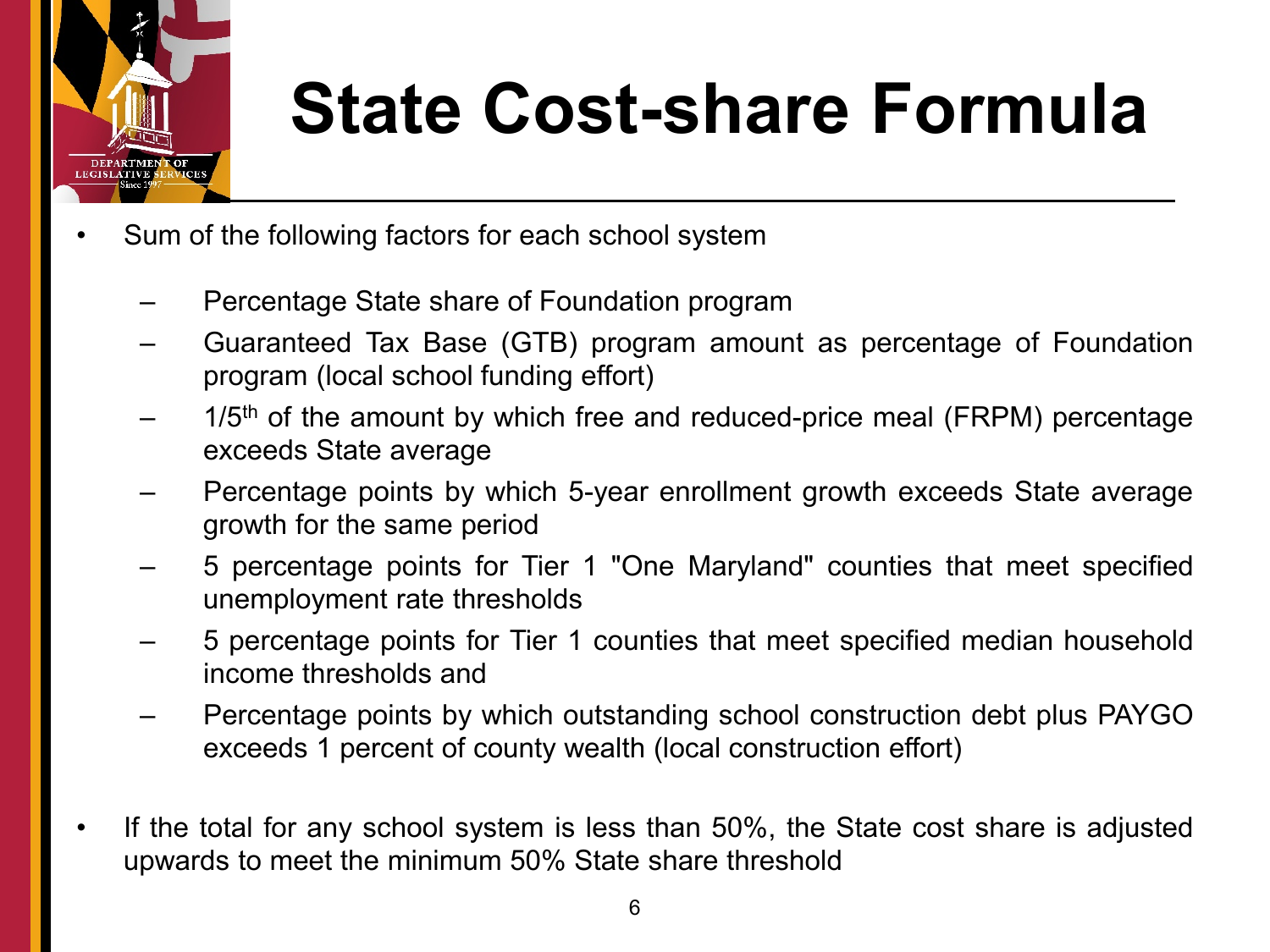

#### **Cost-share Factors**

|                       | FY 2021                             | FY 2021<br><b>Guaranteed</b> | <b>Fall 2019</b>                           | <b>Enrollment Growth</b>        | Tier I                   | FY 2019 Local                                 |
|-----------------------|-------------------------------------|------------------------------|--------------------------------------------|---------------------------------|--------------------------|-----------------------------------------------|
| County                | <b>State Share</b><br>of Foundation | <b>Tax Base</b><br>Add-on    | 20% of FRPM%<br><b>Above State Average</b> | '14-'19 Beyond State<br>Average | County<br>Add-On         | <b>Debt+PAYGO Above</b><br>1% of Local Wealth |
| Allegany              | 74.5%                               | 7.9%                         | 2.1%                                       | --                              | 5.0%                     | 0.1%                                          |
| <b>Anne Arundel</b>   | 38.6%                               | $\overline{\phantom{a}}$     | $- -$                                      | 2.9%                            | $\qquad \qquad -$        | 4.6%                                          |
| <b>Baltimore City</b> | 66.0%                               | 2.9%                         | 8.5%                                       |                                 | 5.0%                     | 5.0%                                          |
| <b>Baltimore</b>      | 52.4%                               | $\overline{\phantom{a}}$     | 0.4%                                       | 0.7%                            | $\overline{\phantom{a}}$ | 7.1%                                          |
| Calvert               | 56.0%                               | $\overline{\phantom{a}}$     | $\overline{\phantom{a}}$                   | $\qquad \qquad \qquad -$        | $\qquad \qquad -$        | $\overline{\phantom{a}}$                      |
| Caroline              | 75.9%                               | 5.4%                         | 1.7%                                       | 0.2%                            | 5.0%                     | --                                            |
| Carroll               | 52.4%                               | $\overline{\phantom{a}}$     | $\overline{\phantom{a}}$                   | $\overline{\phantom{a}}$        | $\qquad \qquad -$        | $\overline{\phantom{a}}$                      |
| Cecil                 | 61.4%                               | $\overline{\phantom{a}}$     | $\overline{\phantom{a}}$                   | $\qquad \qquad -$               | $\overline{\phantom{a}}$ | 1.8%                                          |
| Charles               | 63.9%                               | 0.4%                         | $- -$                                      | 0.8%                            | $\overline{a}$           | $\overline{a}$                                |
| <b>Dorchester</b>     | 69.1%                               | 4.3%                         | 4.8%                                       | --                              | 5.0%                     | 9.9%                                          |
| Frederick             | 57.0%                               | $\overline{a}$               | $\overline{\phantom{0}}$                   | 2.8%                            | $\overline{a}$           | 4.7%                                          |
| Garrett               | 41.6%                               | $\qquad \qquad -$            | 0.2%                                       | $-$                             | 5.0%                     | $\overline{\phantom{a}}$                      |
| Harford               | 54.8%                               | $\qquad \qquad \qquad -$     | $\hspace{0.05cm}-\hspace{0.05cm}$          |                                 | --                       | 5.5%                                          |
| Howard                | 45.2%                               | $\overline{\phantom{a}}$     | $\overline{a}$                             | 5.6%                            | $\overline{\phantom{a}}$ | 5.2%                                          |
| Kent                  | 18.1%                               | $\overline{\phantom{a}}$     | 2.7%                                       | $\overline{\phantom{a}}$        | 5.0%                     | $\hspace{0.05cm}-\hspace{0.05cm}$             |
| Montgomery            | 33.0%                               | $- -$                        | $- -$                                      | 3.1%                            | $\qquad \qquad -$        | 4.2%                                          |
| Prince George's       | 62.5%                               | $\overline{\phantom{a}}$     | 3.5%                                       | 3.6%                            | $\overline{\phantom{m}}$ | 3.1%                                          |
| Queen Anne's          | 41.0%                               | $\overline{\phantom{a}}$     | $\overline{\phantom{a}}$                   | $\overline{\phantom{a}}$        | $\overline{\phantom{a}}$ | 2.9%                                          |
| St. Mary's            | 58.0%                               | $\overline{\phantom{a}}$     | $\qquad \qquad -$                          | $\qquad \qquad \qquad -$        | $\qquad \qquad -$        | --                                            |
| Somerset              | 76.1%                               | 8.9%                         | 6.0%                                       | $\qquad \qquad -$               | 10.0%                    | --                                            |
| Talbot                | 15.0%                               | $\overline{a}$               | 0.8%                                       | $- -$                           | u.                       | --                                            |
| Washington            | 68.5%                               | 4.4%                         | 1.1%                                       | --                              | 5.0%                     | --                                            |
| Wicomico              | 75.4%                               | 7.2%                         | 2.4%                                       | $\qquad \qquad -$               | 5.0%                     | 11.8%                                         |
| Worcester             | 15.0%                               | $-$                          | $\qquad \qquad -$                          | --                              | 10.0%                    | 4.1%                                          |

\* Sum of the prior columns, rounded to the nearest whole percentage. Does not reflect hold harmless provisions or other adjustments from Chapter 698 of 2021.

Source: Interagency Commission on School Construction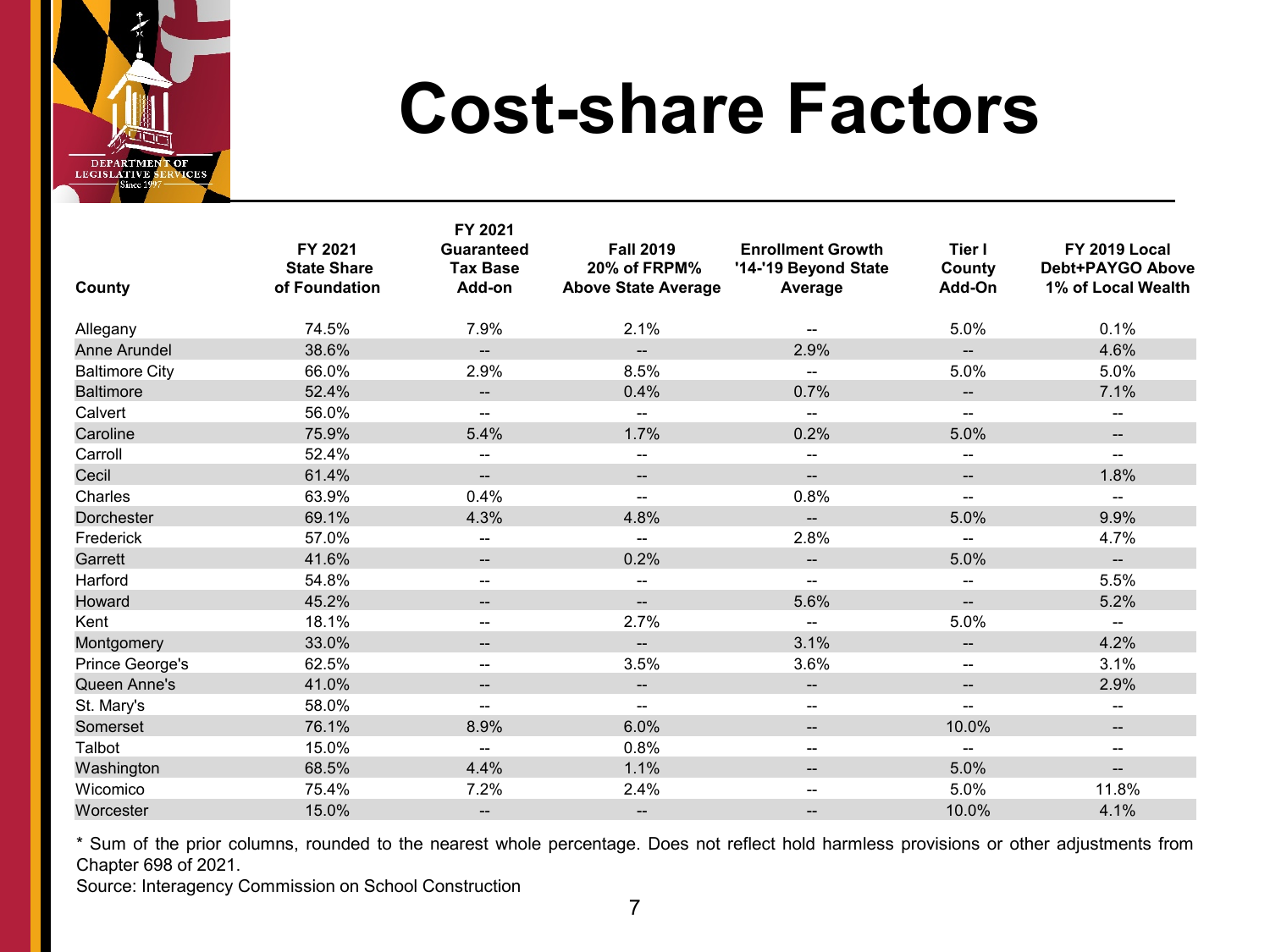

## **Foundation Formula**

- Uniform base cost per pupil to provide general education services
- State/local cost-share is wealth equalized; lower-wealth counties receive higher State shares
- Blueprint alters local wealth calculation to be based on November Net Taxable Income (NTI) only
	- Previously September and November NTI were used
- Blueprint count of students to be funded is the *greater of* (1) the prior year full-time equivalent (FTE) enrollment count or (2) the three-year rolling average FTE enrollment
	- Previously, only prior year count was used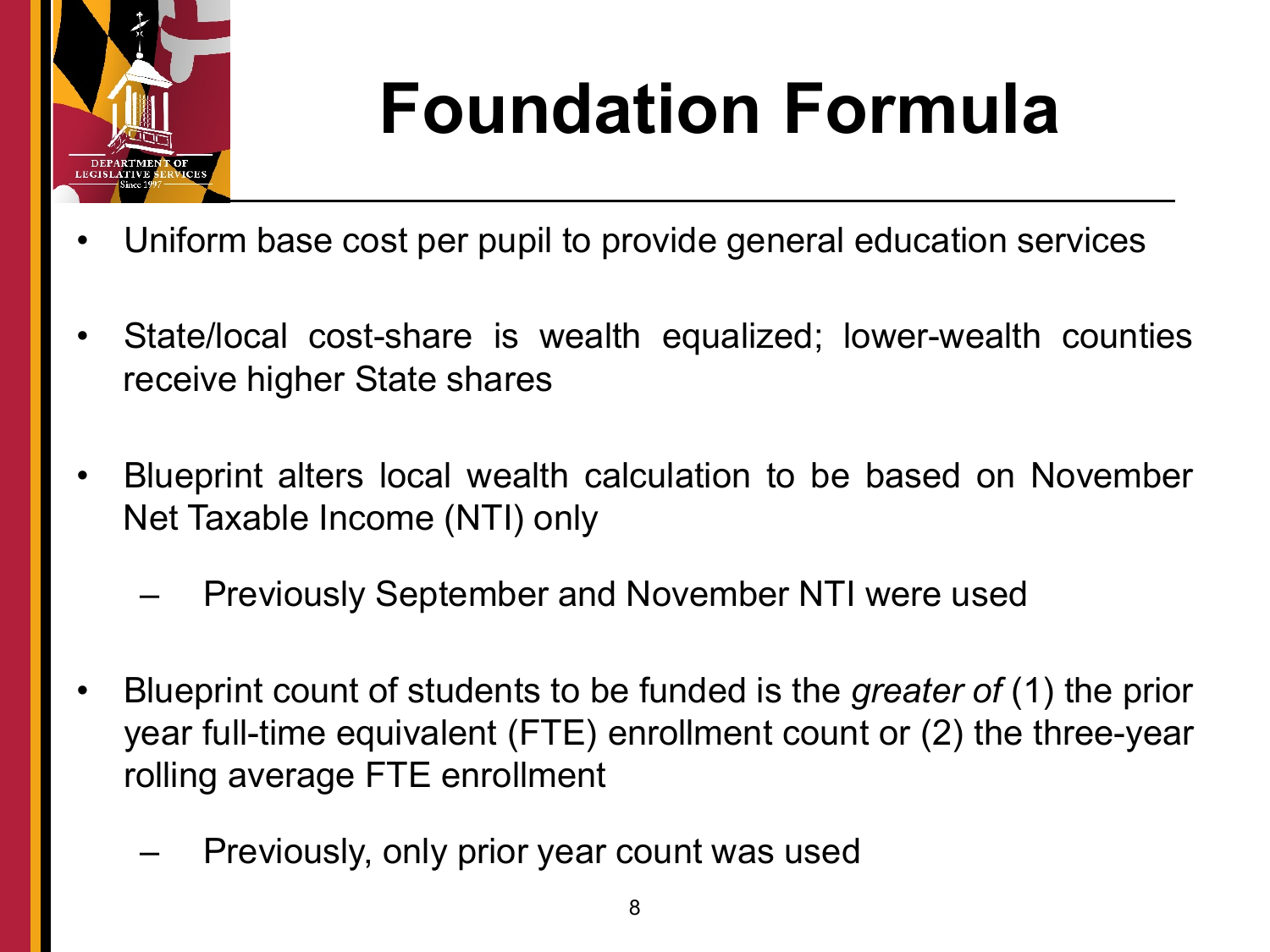

#### **Guaranteed Tax Base Program**

- Provides additional State education aid to counties that have less than 80% of the statewide average wealth per pupil and provide local education funding above the minimum local share required by the Foundation program
- In fiscal 2022, recipients of GTB aid from the State are Baltimore City and Allegany, Caroline, Charles, Dorchester, Somerset, Washington, and Wicomico counties
- Blueprint change to calculation of wealth slightly alters the amounts that eligible school systems receive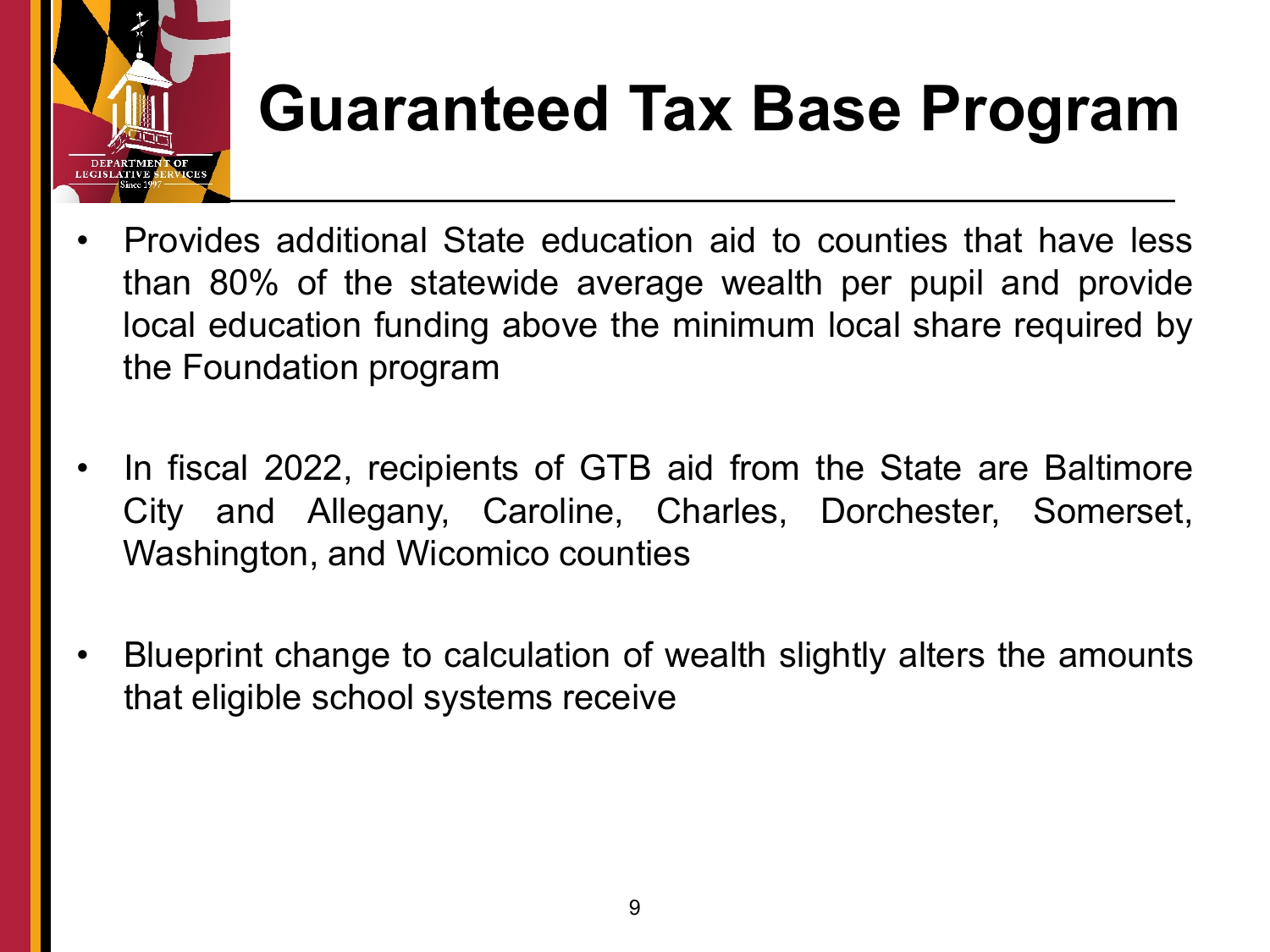

### **Free and Reduced-price Meals**

- Historically, FRPM percentages have been used as the principal measure of school- and district-level poverty rates. However, FRPM counts by themselves are no longer reliable measures of poverty
- Blueprint expands FRPM counts to include participation in Medicaid in the direct certification count and an alternative State form. FRPM enrollment projections are based on the expanded definition
- Blueprint also established new school-level Concentration of Poverty Grants that provide additional State aid on a sliding scale based on FRPM percentage of at least 55% – schools at 80% and above receive the maximum per pupil amount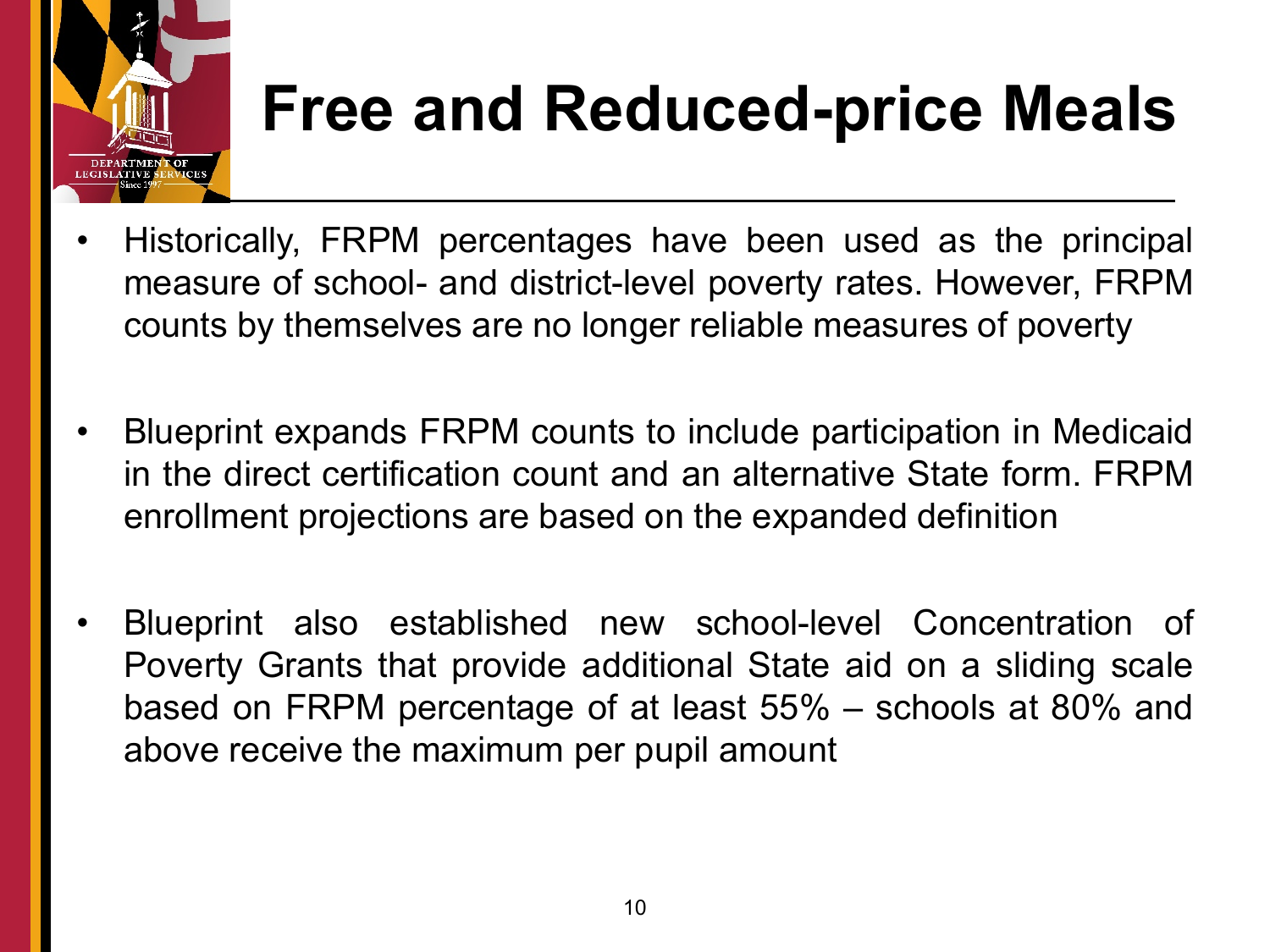

## **Enrollment Growth**

- Recognizes counties with above-average enrollment growth using September 30 FTE count over 5-year period
- Does not reflect rolling 3-year FTE count adopted in Blueprint
- Factor could be adjusted to compare greater of FTE or 3-year average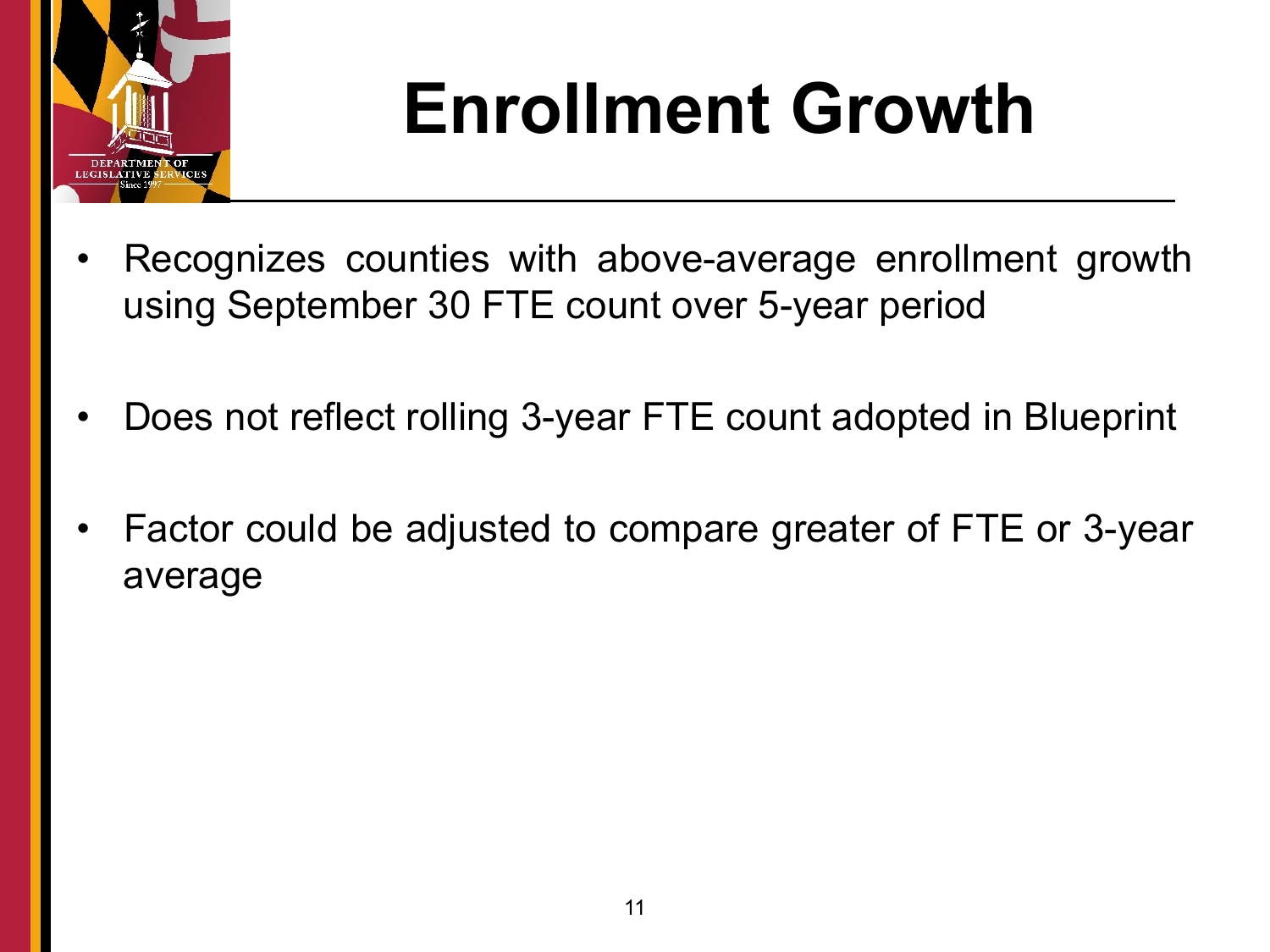

### **Updated Factors**

|                       |         | <b>State Share</b><br>of Foundation |                                   | <b>Guaranteed</b><br><b>Tax Base</b><br>Add-on |                                     | 20% of FRPM%<br><b>Above State Average</b> |                          | <b>Enrollment Growth Beyond State</b><br>Average |  |
|-----------------------|---------|-------------------------------------|-----------------------------------|------------------------------------------------|-------------------------------------|--------------------------------------------|--------------------------|--------------------------------------------------|--|
| <b>County</b>         | FY 2021 | FY 2023*                            | FY 2021                           | FY 2023*                                       | <b>Fall 2019</b>                    | Fall 2021*                                 | $'14-'19$                | $'16-'21*$                                       |  |
|                       |         |                                     |                                   |                                                |                                     |                                            |                          |                                                  |  |
| Allegany              | 74.5%   | 71.8%                               | 7.9%                              | 8.3%                                           | 2.1%                                | 2.2%                                       | $\overline{\phantom{a}}$ | $\overline{\phantom{0}}$                         |  |
| Anne Arundel          | 38.6%   | 39.6%                               |                                   |                                                |                                     |                                            | 2.9%                     | 3.5%                                             |  |
| <b>Baltimore City</b> | 66.0%   | 65.9%                               | 2.9%                              | 2.4%                                           | 8.5%                                | 8.5%                                       | $\overline{a}$           | $\overline{\phantom{a}}$                         |  |
| Baltimore             | 52.4%   | 53.0%                               | $\overline{\phantom{a}}$          |                                                | 0.4%                                | 0.4%                                       | 0.7%                     | 0.5%                                             |  |
| Calvert               | 56.0%   | 54.8%                               | $\qquad \qquad -$                 |                                                |                                     | $- -$                                      |                          | $\overline{\phantom{a}}$                         |  |
| Caroline              | 75.9%   | 73.5%                               | 5.4%                              | 4.2%                                           | 1.7%                                | 1.7%                                       | 0.2%                     |                                                  |  |
| Carroll               | 52.4%   | 51.0%                               | $\qquad \qquad -$                 |                                                | $\hspace{0.05cm}$ $\hspace{0.05cm}$ | $\overline{\phantom{a}}$                   |                          | --                                               |  |
| Cecil                 | 61.4%   | 59.6%                               | $\qquad \qquad -$                 |                                                | $\overline{\phantom{a}}$            | $-$                                        |                          | $\qquad \qquad -$                                |  |
| Charles               | 63.9%   | 60.8%                               | 0.4%                              | 1.0%                                           | $\overline{\phantom{a}}$            | $\overline{\phantom{a}}$                   | 0.8%                     | 1.7%                                             |  |
| Dorchester            | 69.1%   | 67.8%                               | 4.3%                              | 5.1%                                           | 4.8%                                | 4.8%                                       | $-$                      | $\overline{\phantom{0}}$                         |  |
| Frederick             | 57.0%   | 54.6%                               | $\hspace{0.05cm} \ldots$          | $\overline{\phantom{a}}$                       | $\overline{\phantom{a}}$            | $- -$                                      | 2.8%                     | 2.8%                                             |  |
| Garrett               | 41.6%   | 42.2%                               | $\overline{\phantom{a}}$          | $- -$                                          | 0.2%                                | 0.2%                                       |                          |                                                  |  |
| Harford               | 54.8%   | 54.1%                               | $\overline{\phantom{a}}$          | $\overline{\phantom{a}}$                       | $\overline{\phantom{a}}$            | $\overline{\phantom{a}}$                   | $\overline{\phantom{a}}$ | $\overline{\phantom{a}}$                         |  |
| Howard                | 45.2%   | 45.6%                               | $\hspace{0.05cm}-\hspace{0.05cm}$ | --                                             | $\overline{\phantom{a}}$            | $\overline{\phantom{0}}$                   | 5.6%                     | 5.1%                                             |  |
| Kent                  | 18.1%   | 20.6%                               | $\overline{\phantom{a}}$          | --                                             | 2.7%                                | 2.8%                                       | $\overline{\phantom{a}}$ | $\overline{\phantom{a}}$                         |  |
| Montgomery            | 33.0%   | 31.3%                               | $-$                               | --                                             |                                     |                                            | 3.1%                     | 1.4%                                             |  |
| Prince George's       | 62.5%   | 59.5%                               | $\overline{\phantom{a}}$          | $\overline{\phantom{a}}$                       | 3.5%                                | 3.5%                                       | 3.6%                     | 2.7%                                             |  |
| Queen Anne's          | 41.0%   | 40.9%                               | $\overline{\phantom{m}}$          | $-$                                            | $\overline{\phantom{a}}$            | $\qquad \qquad -$                          | $\overline{\phantom{m}}$ | $\overline{\phantom{a}}$                         |  |
| St. Mary's            | 58.0%   | 57.4%                               | $\qquad \qquad -$                 | --                                             | $\qquad \qquad -$                   | $-$                                        | $-$                      |                                                  |  |
| Somerset              | 76.1%   | 72.7%                               | 8.9%                              | 8.5%                                           | 6.0%                                | 6.2%                                       | $\overline{\phantom{a}}$ | --                                               |  |
| Talbot                | 15.0%   | 15.0%                               | $\qquad \qquad -$                 | $\overline{a}$                                 | 0.8%                                | 0.9%                                       | $-$                      | $\overline{\phantom{a}}$                         |  |
| Washington            | 68.5%   | 66.2%                               | 4.4%                              | 4.5%                                           | 1.1%                                | 0.9%                                       | $\overline{\phantom{a}}$ | $\overline{\phantom{a}}$                         |  |
| Wicomico              | 75.4%   | 72.7%                               | 7.2%                              | 6.0%                                           | 2.4%                                | 2.4%                                       | --                       |                                                  |  |
| Worcester             | 15.0%   | 15.0%                               | $\overline{\phantom{a}}$          | $\qquad \qquad -$                              | $\overline{\phantom{a}}$            | $\overline{\phantom{a}}$                   | $-$                      |                                                  |  |

\*Projected, based on education aid formula changes in Chapters 36 and 55 of 2021 Source: Department of Legislative Services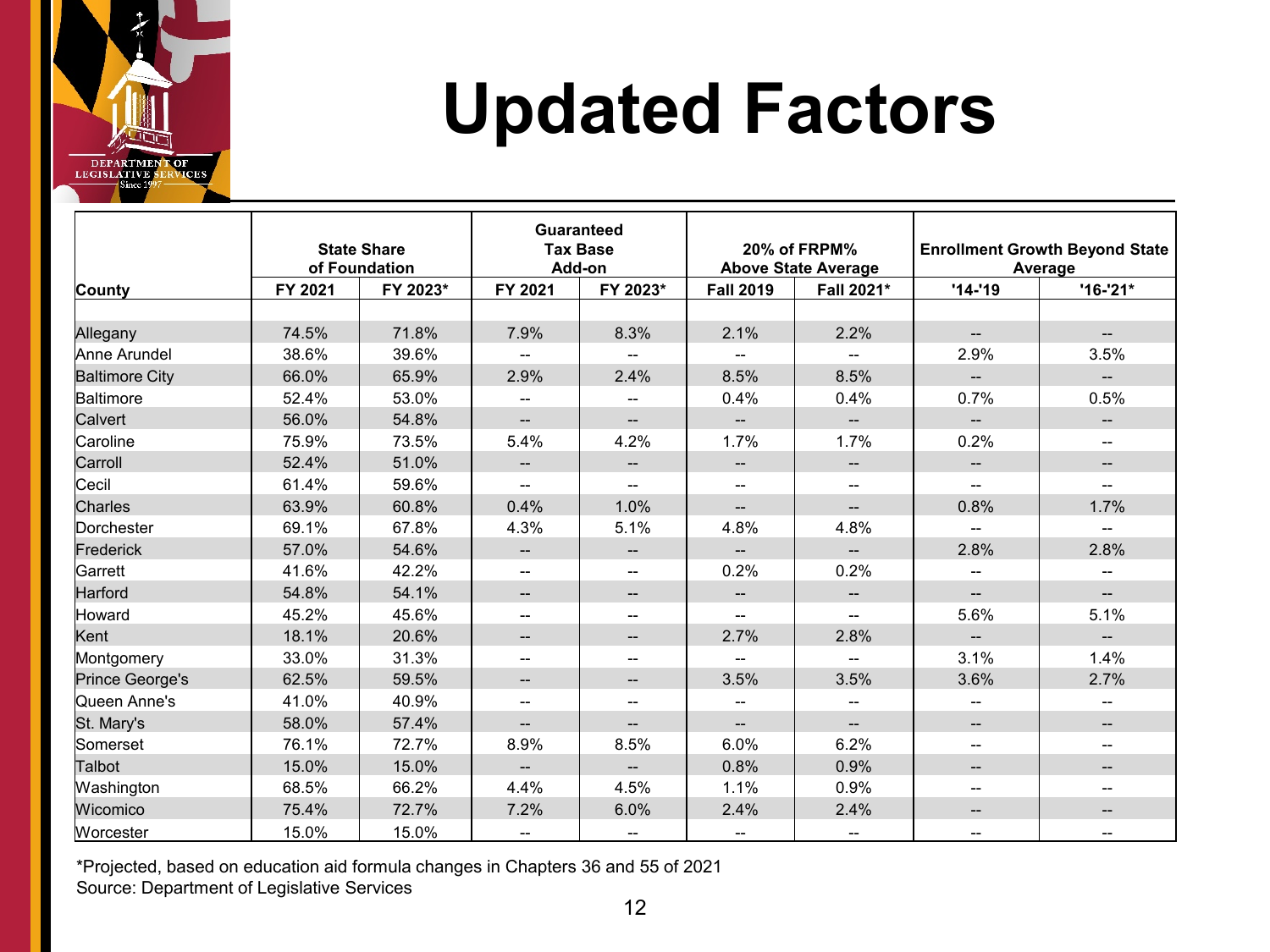

## **Tier 1 Counties**

- Tier 1 counties known as One Maryland counties are defined in the Economic Development Article as counties (including Baltimore City) with
	- average unemployment rate that exceeds 150% of the State average
	- average unemployment rate that exceeds the State average by at least 2 percentage points or
	- median household income equal to or less than 75% of the State median
- All calculations are based on most recent 24-month periods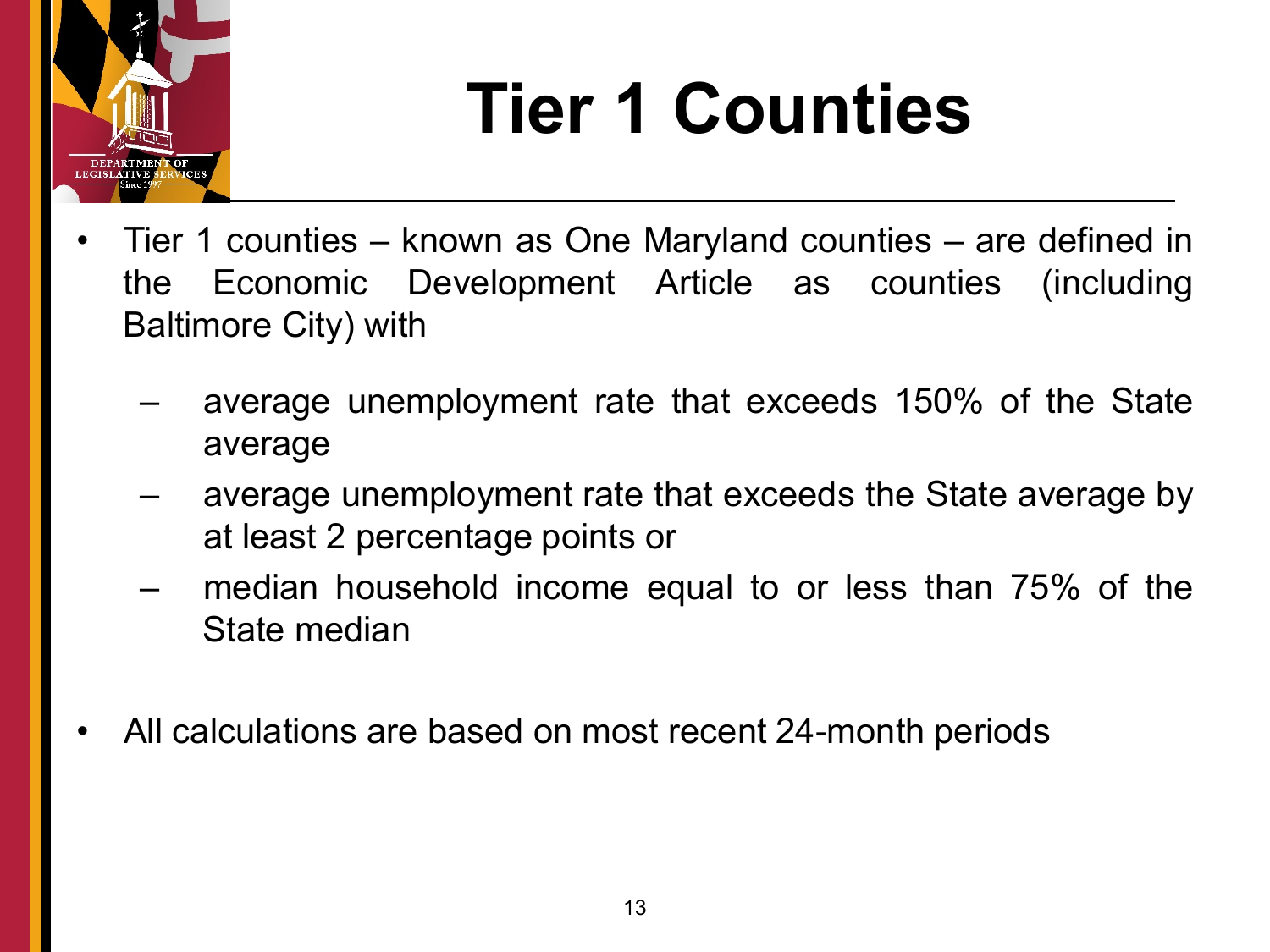

# **Tier 1 Counties Continued**

- Tier 1 counties are currently Baltimore City and Allegany, Caroline, Dorchester, Garrett, Kent, Somerset, Washington, Wicomico, and Worcester counties
- Counties that qualify under both the unemployment and household income criteria receive school construction cost-share add-ons of 10% (5% for each)
- Blueprint has no effect on Tier 1 eligibility determinations
- Cannot be updated until 2023 for 2025/2026 formula results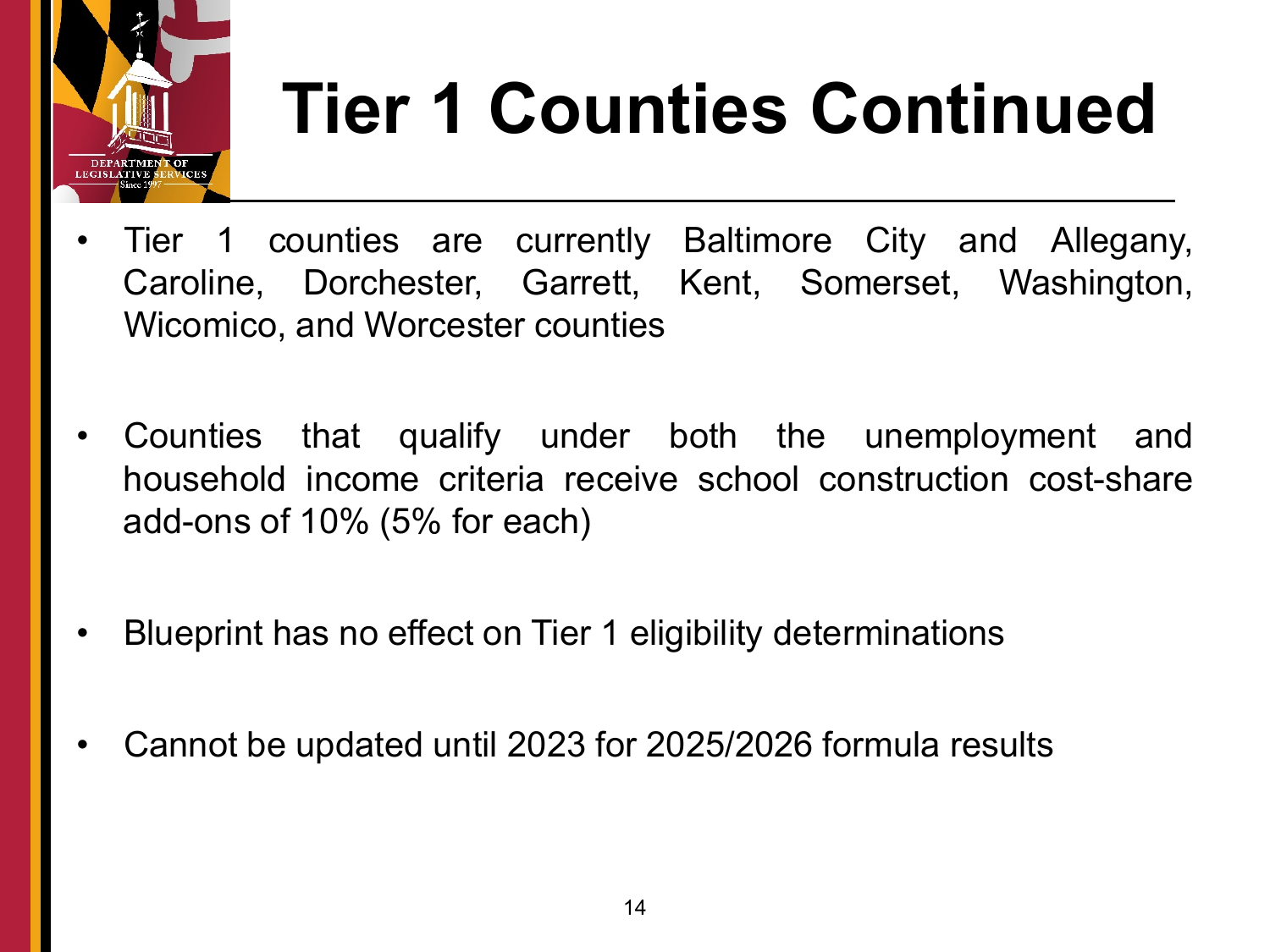

## **Local Capital Effort**

- Rewards counties with high local effort for school construction relative to wealth
- In 2018, IAC developed clearer definition of PAYGO to capture all forms of local support for school construction
- New wealth calculation may slightly affect results
- Cannot be updated until 2023 for fiscal 2025/2026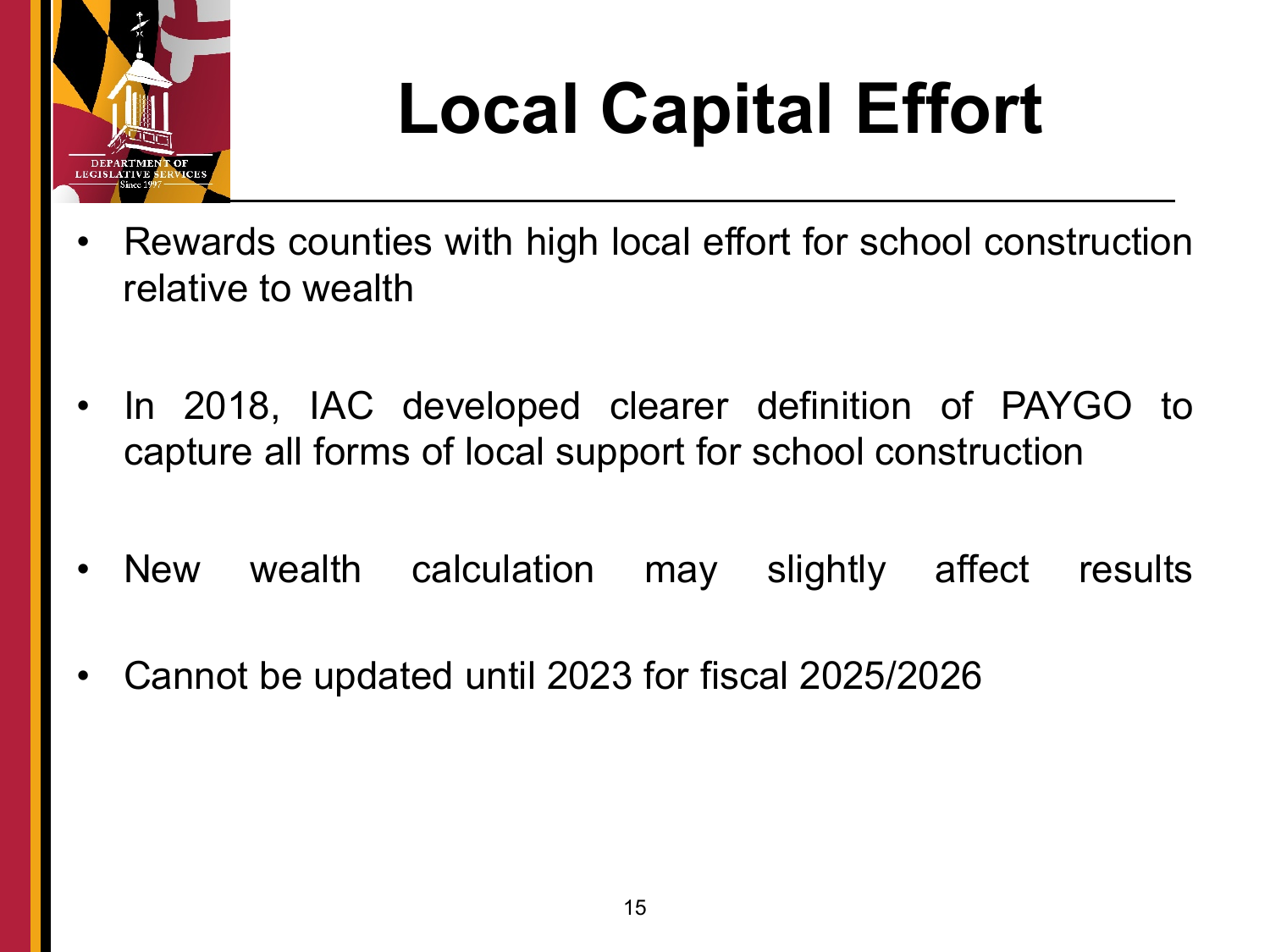

### **Additional Possible Changes**

- FRPM Incorporate concentration of poverty adjustment (by system or by project)?
- Enrollment Growth Incorporate "greater than" FTE count?
- Smoothing Cap State cost share decreases for each 2‐year cycle?
- Incentives Add factor(s) to incentivize local jurisdictions, e.g., school maintenance, total cost of ownership (by project)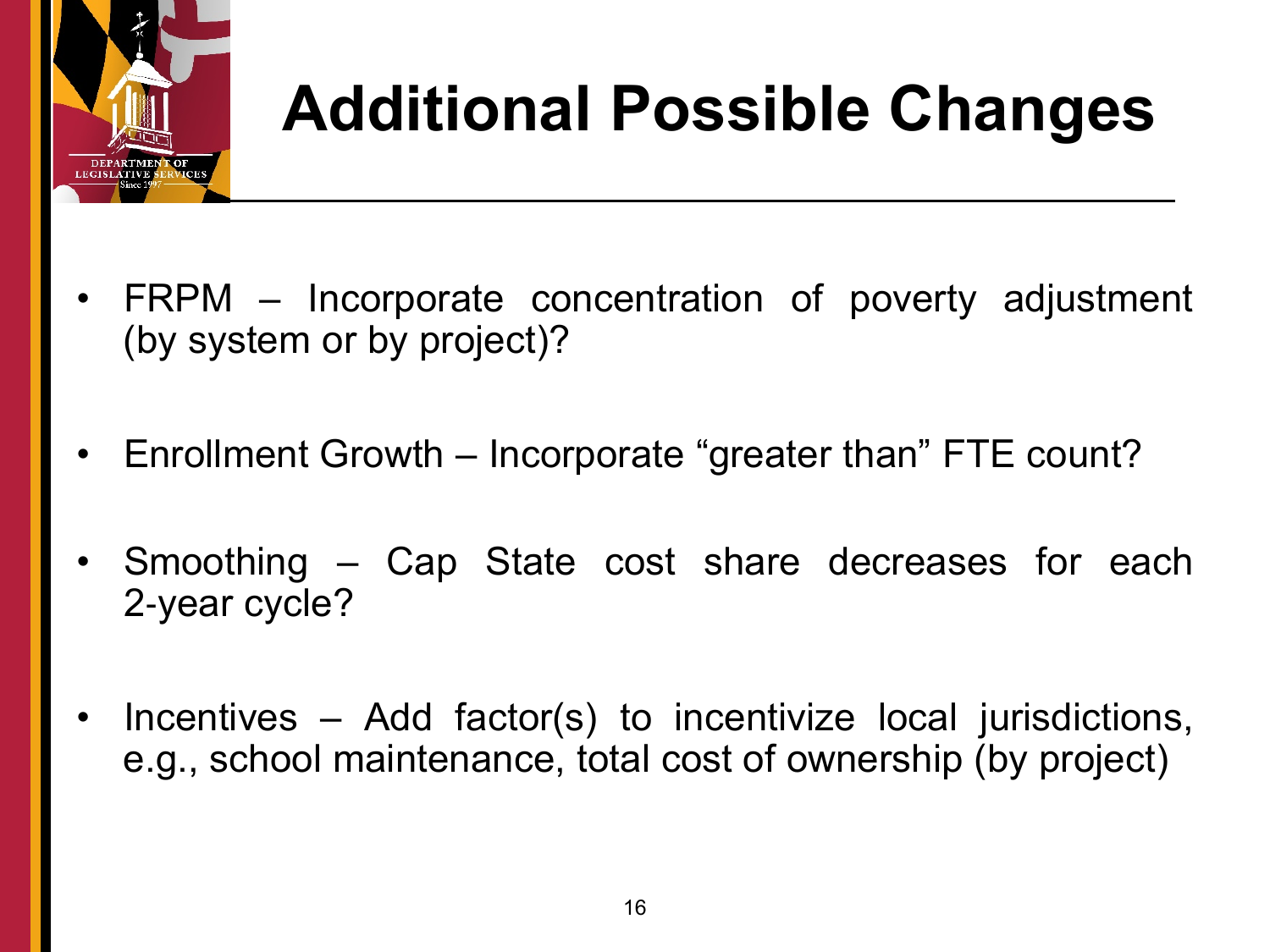## **Local Share Revolving Loan Fund**

#### **Presentation to the Workgroup on the Assessment and Funding of School Facilities**



**October 20, 2021**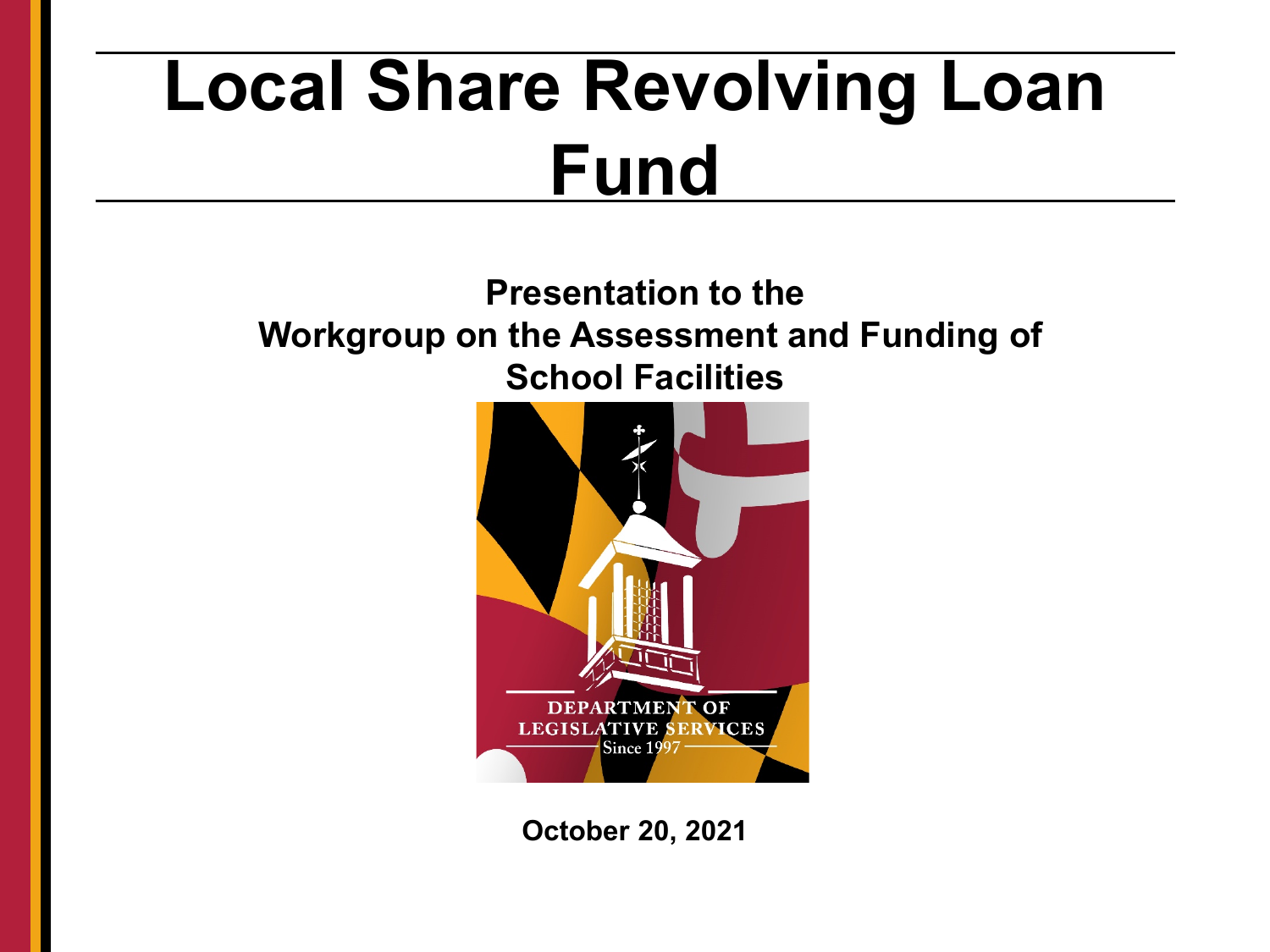

# **Origin of the Fund**

- Local Share of School Construction Costs Revolving Loan Fund was created by the 21st Century School Facilities Act (Chapter 14 of 2018).
- Purpose is to provide no or low interest loans to local governments to forward fund the local share of school construction costs for school systems that rely on the local share to be fully funded in order to complete a project.
- No funding has been appropriated to the Fund since its inception.
- Chapter 698 of 2021 ("Built to Learn 2.0") instructed the workgroup to consider and make recommendations on the purpose and implementation of the Fund.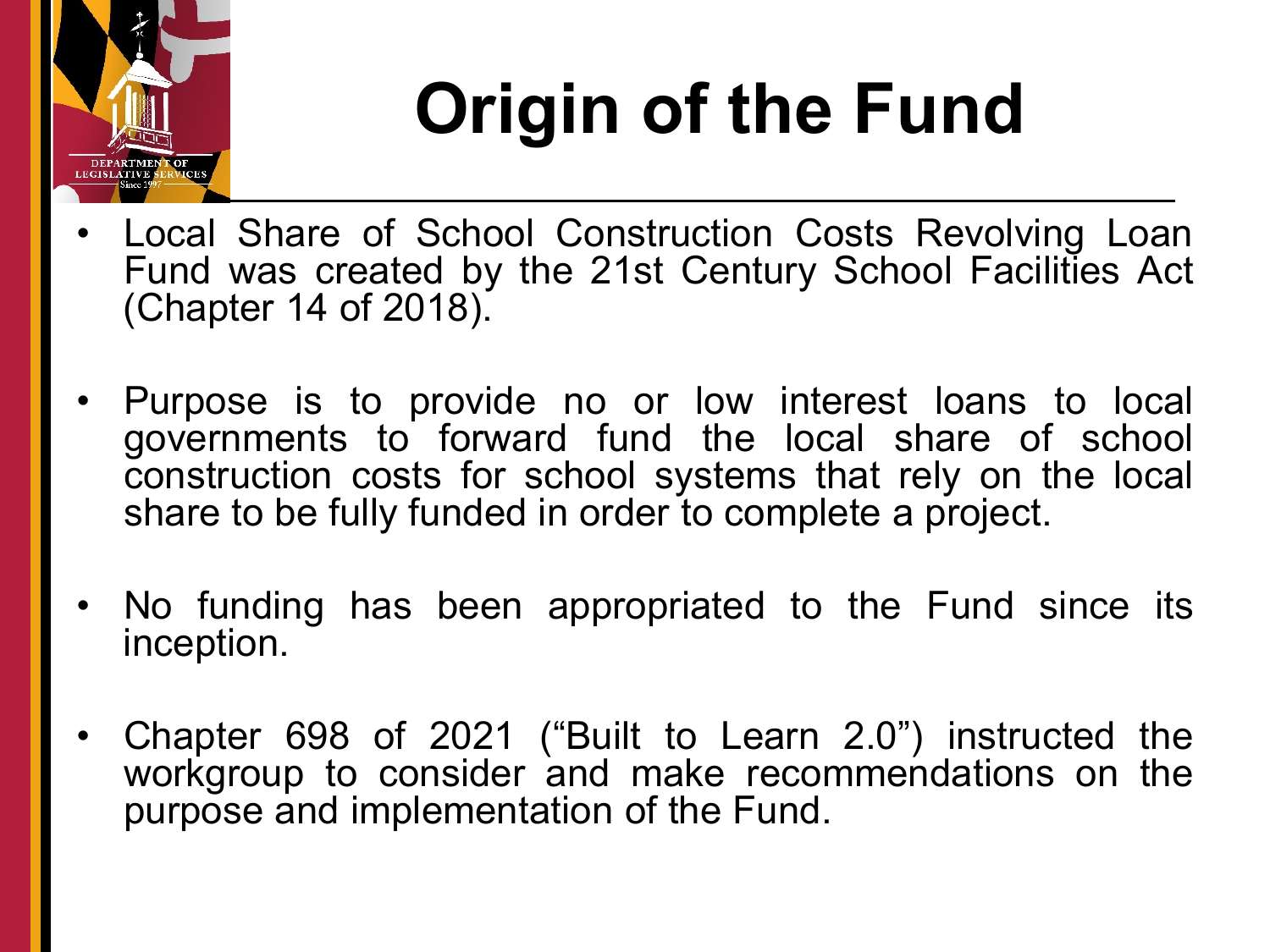

## **Purpose of the Fund**

- Counties can elect to "forward fund" school construction projects that have been approved for State funding but have not received State funding due to lack of sufficient funds
	- Counties pay for the projects in anticipation of receiving future State reimbursement
- Some counties do not forward fund
	- Local government cannot afford to forward fund
	- Local government will not commit local funds until State funding has been committed